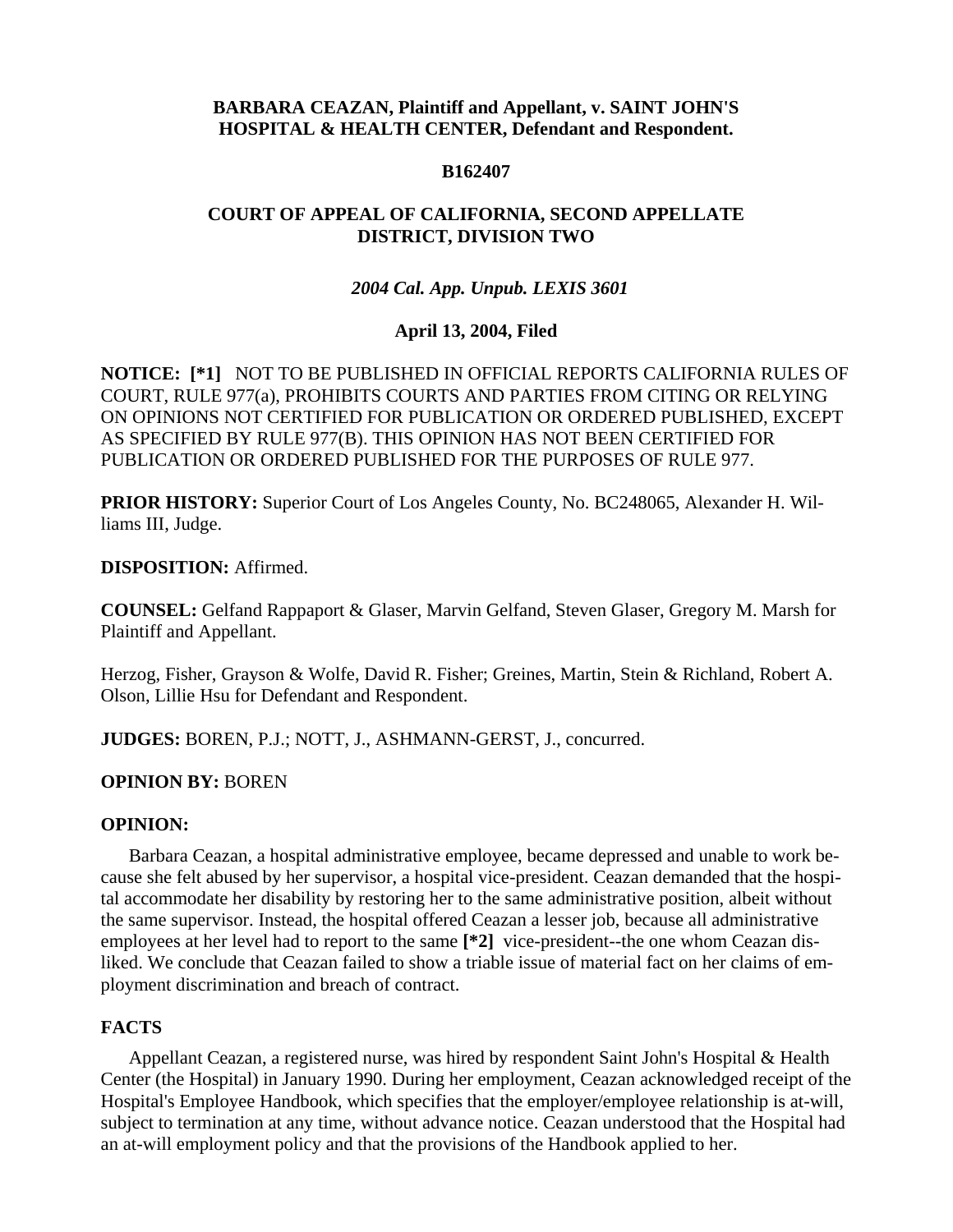Ceazan was promoted to the position of team leader of the Ambulatory Medicine Unit. Later, she began to oversee the Emergency Department as well. As team leader, Ceazan was in charge of the nursing staff and of the nonclinical employees in her unit. Ceazan supervised some 78 employees. Ceazan and 10 other Hospital team leaders reported to Paula Smith, the Hospital's vicepresident of patient care services, who was hired in February 1998. By state law and internal Hospital policy, Smith is responsible for all of the **[\*3]** Hospital's clinical nursing staff.

Ceazan found Smith to be "harsh, belligerent and autocratic." In 1999, Ceazan experienced various incidents of condescension, general hostility, and mistreatment by Smith. Smith did not scream, yell or point fingers at Ceazan, and Ceazan could not recall any untrue or disparaging remarks made by Smith. Ceazan heard from other people that Smith made negative comments about her.

In May 1999, Ceazan resigned as team leader of the Emergency Department, due to Smith's unsupportive attitude. Smith agreed that Ceazan's salary would not be lowered despite her diminished responsibilities; however, while Ceazan's salary remained unchanged, her pay grade status was reduced. In October 1999, Ceazan filed a grievance claiming that she was wrongfully demoted and was maltreated by Smith.

The grievance committee concluded that a "suboptimal working relationship" existed between Ceazan and Smith, though there was no evidence of harassment or a hostile work environment. The committee identified behavioral problems in both Ceazan and Smith, and recommended that their working relationship be improved with the help of a facilitator. The two women met with an organizational **[\*4]** psychologist after this recommendation was made. The grievance committee also recommended that Ceazan be restored to a higher pay grade. Smith appealed the decision of the grievance committee. The appeal was heard by a Hospital vice-president, who overturned the grievance committee decision.

After learning that the grievance committee decision in her favor was overturned, Ceazan became increasingly depressed and unable to work. She took a medical leave from the Hospital on January 10, 2000, on the grounds of temporary total mental disability, and applied for workers' compensation benefits. Ceazan underwent counseling and was prescribed antidepressants. A psychiatrist believed that the mental disability was caused by Ceazan's employment.

In September 2000, Ceazan's psychiatrist authorized her to return to work at the Hospital, but recommended that Ceazan not be directly supervised by Paula Smith. The psychiatrist felt that Ceazan was medically well enough to report to Smith, but Ceazan did not wish to do so.

Ceazan testified that the Hospital should have made a reasonable accommodation by "allowing me to return to a place of employment that I wanted to" that did not require her to **[\*5]** report to Paula Smith. It is unclear to whom Ceazan would report, if she returned as team leader, inasmuch as Smith supervised all of the team leaders. Ceazan concedes that she was given an opportunity to request a clinical nursing position at the Hospital in September 2000. The offer was for a nonmanagerial job that would not require Ceazan to report to Smith. Ceazan did not respond to the offer. Ceazan claims that she was constructively discharged as of September 15, 2000, due to the Hospital's failure to accommodate her disability.

In November 2000, the Hospital restructured the patient services department and eliminated all 11 team leader positions, including the position held by Ceazan. The manager of employee health spoke to Ceazan's psychiatrist about the restructuring, which gave Ceazan the opportunity to seek a managerial position that did not report directly to Paula Smith. On November 16, 2000, the Hospital faxed the psychiatrist materials relating to the qualifications for the new employment positions, and asked that the physician review these with Ceazan. Ceazan did not respond to the information about job positions in the newly restructured department.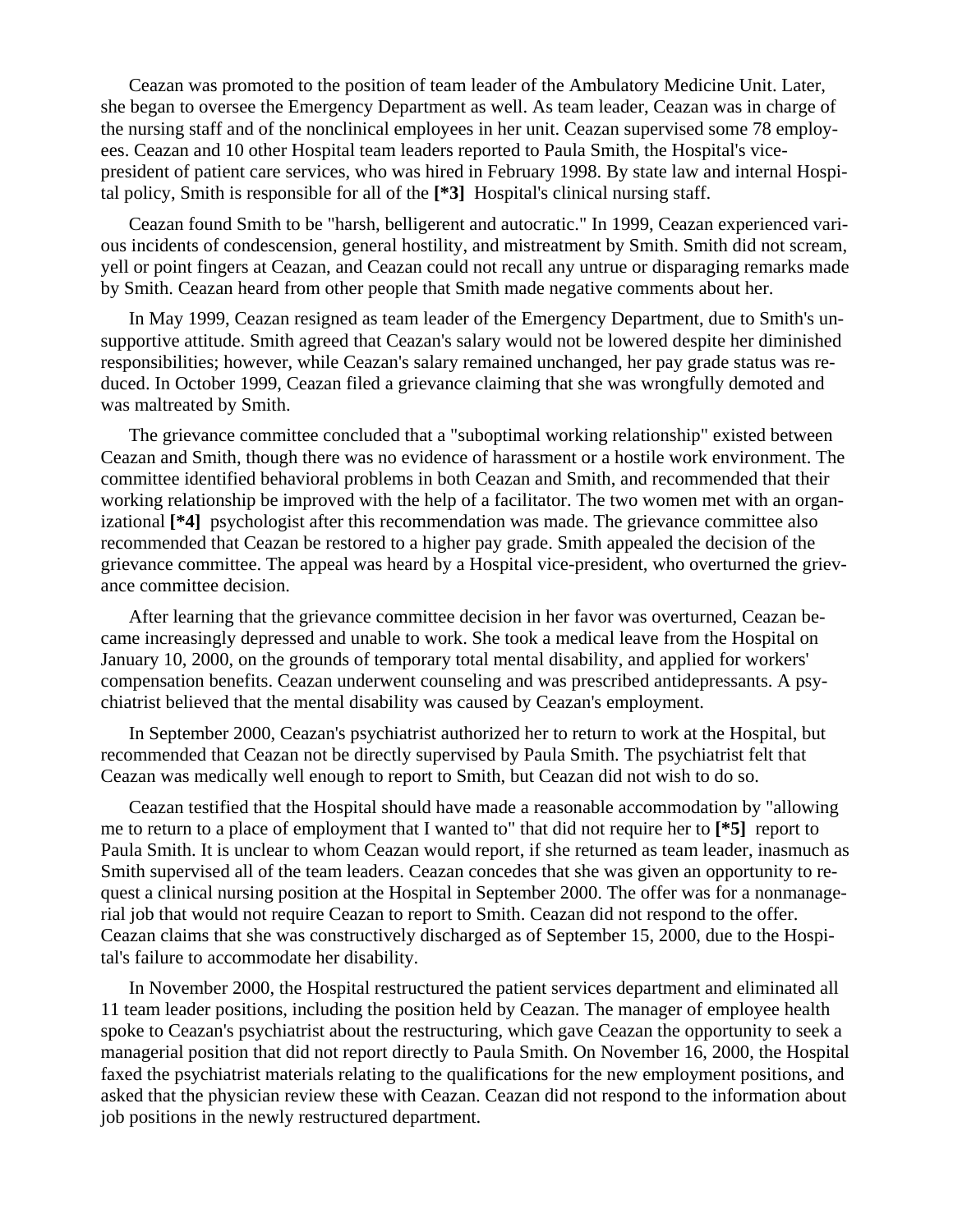Ceazan filed **[\*6]** a disability discrimination claim with the Department of Fair Employment and Housing on November 7, 2000. She listed her disability as clinical depression, and asserted that the Hospital's manager of employee health told her not to return to work because the Hospital was unable to accommodate her medical restriction, i.e., no supervision by Paula Smith.

Since leaving the Hospital, Ceazan has enrolled in a university and is pursuing a degree in forensic nursing. The Hospital has paid \$ 16,000 toward Ceazan's vocational rehabilitation, including her university tuition. Ceazan no longer suffers from the symptoms of depression.

Ceazan filed suit against the Hospital for wrongful termination and breach of contract. The Hospital pursued a motion for summary judgment. The trial court determined that there is no triable issue of material fact as to either of Ceazan's claims. The court entered judgment in favor of the Hospital. This timely appeal ensued.

#### **DISCUSSION**

#### **1. Appeal and Review**

The judgment is appealable. (*Code Civ. Proc., § 437c*, subd. (*l*).) Review is de novo, interpreting the evidence, inferences and any ambiguities in the **[\*7]** light most favorable to appellant. *(Saelzler v. Advanced Group 400 (2001) 25 Cal.4th 763, 768; Walker v. Countrywide Home Loans, Inc. (2002) 98 Cal.App.4th 1158, 1168.)* "The purpose of the law of summary judgment is to provide courts with a mechanism to cut through the parties' pleadings in order to determine whether, despite their allegations, trial is in fact necessary to resolve their dispute." (*Aguilar v. Atlantic Richfield Co. (2001) 25 Cal.4th 826, 843.)*

#### **2. Employment Discrimination**

Ceazan alleges that the Hospital violated state law and public policy forbidding discrimination against an employee due to a disability, and requiring employers to reasonably accommodate such disabilities. Ceazan suffered from clinical depression and went on medical leave. When authorized to return to work by her doctor, it was on condition that Ceazan not report to Paula Smith. The Hospital allegedly refused to accede to this condition. Ceazan asserts that it was "reasonable and medically necessary" for her to report to a supervisor other than Paula Smith.

The Fair Employment and Housing Act (FEHA) prohibits employers from discriminating **[\*8]** against employees with physical or mental disabilities. (*Gov. Code, § 12940*, subd. (a).) n1 Physical and mental disabilities include clinical depression. ( § 12926.1, subd. (c).) An employer who is aware of an employee's disability "'has an affirmative duty to make known to the employee other suitable job opportunities with the employer and to determine whether the employee is interested in, and qualified for, those positions, if the employer can do so without undue hardship . . . .'" (*Hanson v. Lucky Stores, Inc. (1999) 74 Cal.App.4th 215, 225.)* A "reasonable accommodation" may include job reassignment to a vacant position.  $(\S 12926, \text{subd.} (n)(2))$ .

n1 All further statutory references are to the Government Code.

"The employer is not obligated to choose the best accommodation or the accommodation the employee seeks." (*Hanson v. Lucky Stores, Inc., supra, 74 Cal.App.4th at p. 228.)* Rather, "'"the employer providing the accommodation has the ultimate **[\*9]** discretion to choose between effective accommodations, and may choose the less expensive accommodation or the accommodation that is easier for it to provide." [Citation.] As the Supreme Court has held in analogous circum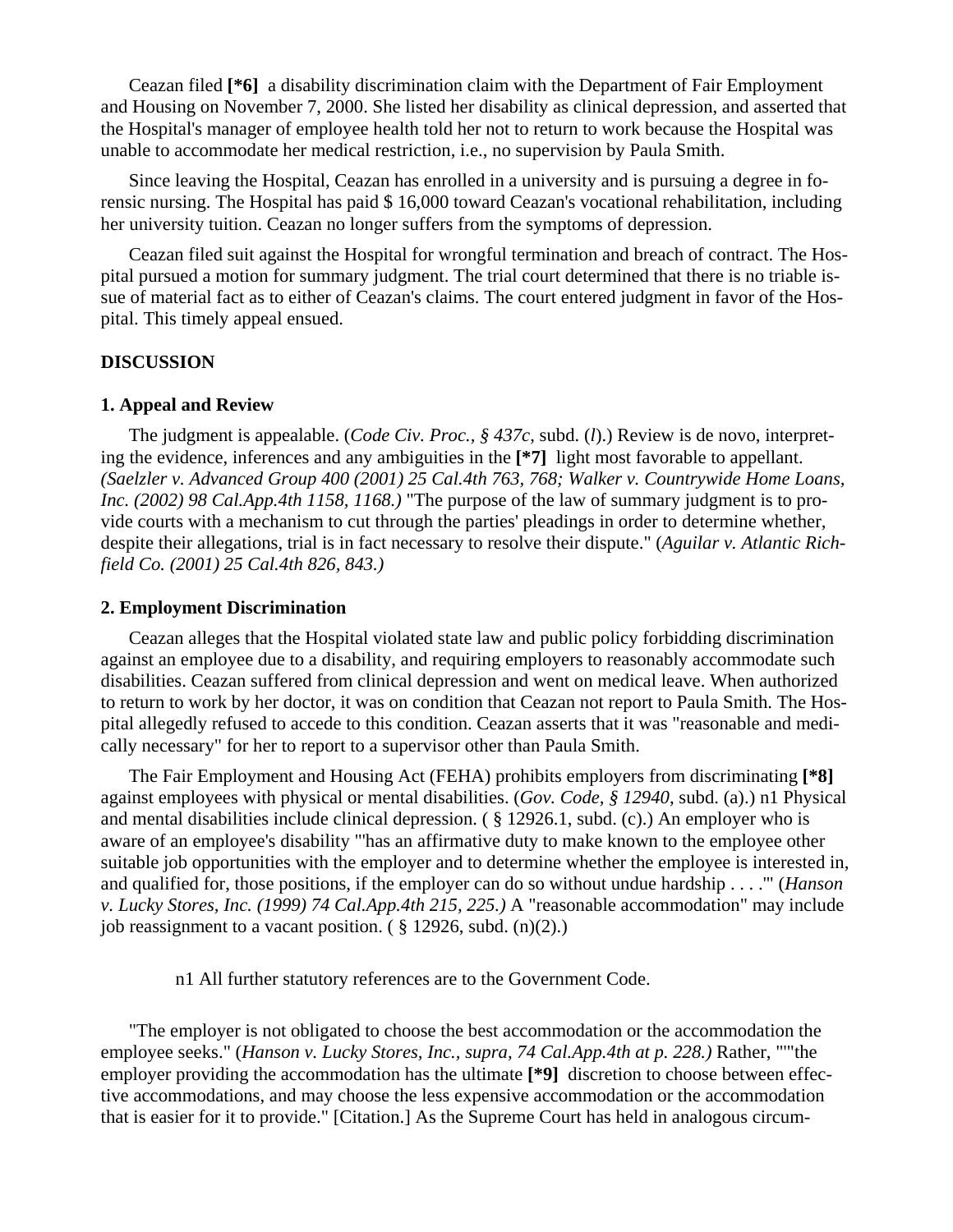stances, an employee cannot make his employer provide a specific accommodation if another reasonable accommodation is instead provided.'" (*Ibid.*)

In this instance, Ceazan was cleared for work by her psychiatrist in September 2000. The psychiatrist testified that Ceazan was medically well enough to report to Paula Smith, but Ceazan did not care to do so. Ceazan demanded to return to her position as team leader, but without supervision by Smith. Ceazan was offered the opportunity to request a nonmanagerial position that would not require her to report to Smith. As noted in a memorandum sent to Ceazan on September 15, 2000, all the positions available at Ceazan's managerial level required her to report to Paula Smith, though there were "lesser positions available" that would not require supervision by Smith. Ceazan did not respond to the offer.

The accommodation that Ceazan demanded was unequivocally unreasonable. Ceazan was a high-level employee. For her position **[\*10]** as team leader, there was only one supervisor: the Hospital's vice-president of patient care, Paula Smith. Ceazan's job could not be performed without supervision, nor could she be supervised directly by the Hospital president. The Hospital could not- nor should it have to--accommodate Ceazan's desire to be supervised by a different vice-president of patient care services. Requiring the Hospital to fire its vice-president to accommodate a managerial employee's desire for a new supervisor would "'impose "undue hardship"'" on the Hospital, as a matter of law, and is therefore not mandated by the FEHA. (See *Spitzer v. Good Guys, Inc. (2000) 80 Cal.App.4th 1376, 1383.)*

In her brief, Ceazan argues that the Hospital should have "implemented a dual reporting structure, whereby Ceazan reported to another superior, who then reported to Smith." In other words, she believes the entire corporate chain of command should have been altered, requiring the Hospital to create and fund a new position between her position and the vice-president. n2 The FEHA does not require the costly and burdensome restructuring proposed by Ceazan. (See *Spitzer v. Good Guys, Inc., supra, 80 Cal.App.4th at p. 1389* [\*11] [FEHA does not require an employer to create a new job to accommodate a disabled employee].) For example, a hospital is not required to hire a new nurse or orderly to help a disabled nurse lift patients or objects weighing more than 10 pounds. (*Mays v. Principi (7th Cir. 2002) 301 F.3d 866, 871.)*

n2 The Hospital would have to create a new position: it would be inappropriate to accommodate Ceazan by reallocating her job duties in a way that required a coworker to work harder or for longer hours. (See *Milton v. Scrivner, Inc. (10th Cir. 1995) 53 F.3d 1118, 1124- 1125.)*

The accommodation proposed by Ceazan was addressed, and rejected, by a federal appellate court. In *Kennedy v. Dresser Rand Co. (2d Cir. 1999) 193 F.3d 120,* the plaintiff was a nurse whose supervisor oversaw all of the employer's health care personnel. The nurse's job required her to work closely with her supervisor. She eventually sued her employer claiming that the supervisor harassed her by  $[*12]$  being critical, taunting, sneering and acting in an insulting manner, causing the nurse to suffer a depression. As an accommodation, the nurse demanded that she "'be relieved from reporting to, associating with, or otherwise being subjected to the antics'" of her supervisor. (*Id. at pp. 121-122.)*

The appellate court in *Kennedy* affirmed the district court's grant of summary judgment. The court acknowledged that a request to change supervisors is presumptively unreasonable, and it is the plaintiff's burden to overcome that presumption by demonstrating that the request was reasonable in her particular workplace. Kennedy failed to meet her burden of identifying a reasonable accommodation, the costs of which did not exceed its benefits, because (a) in her particular workplace, a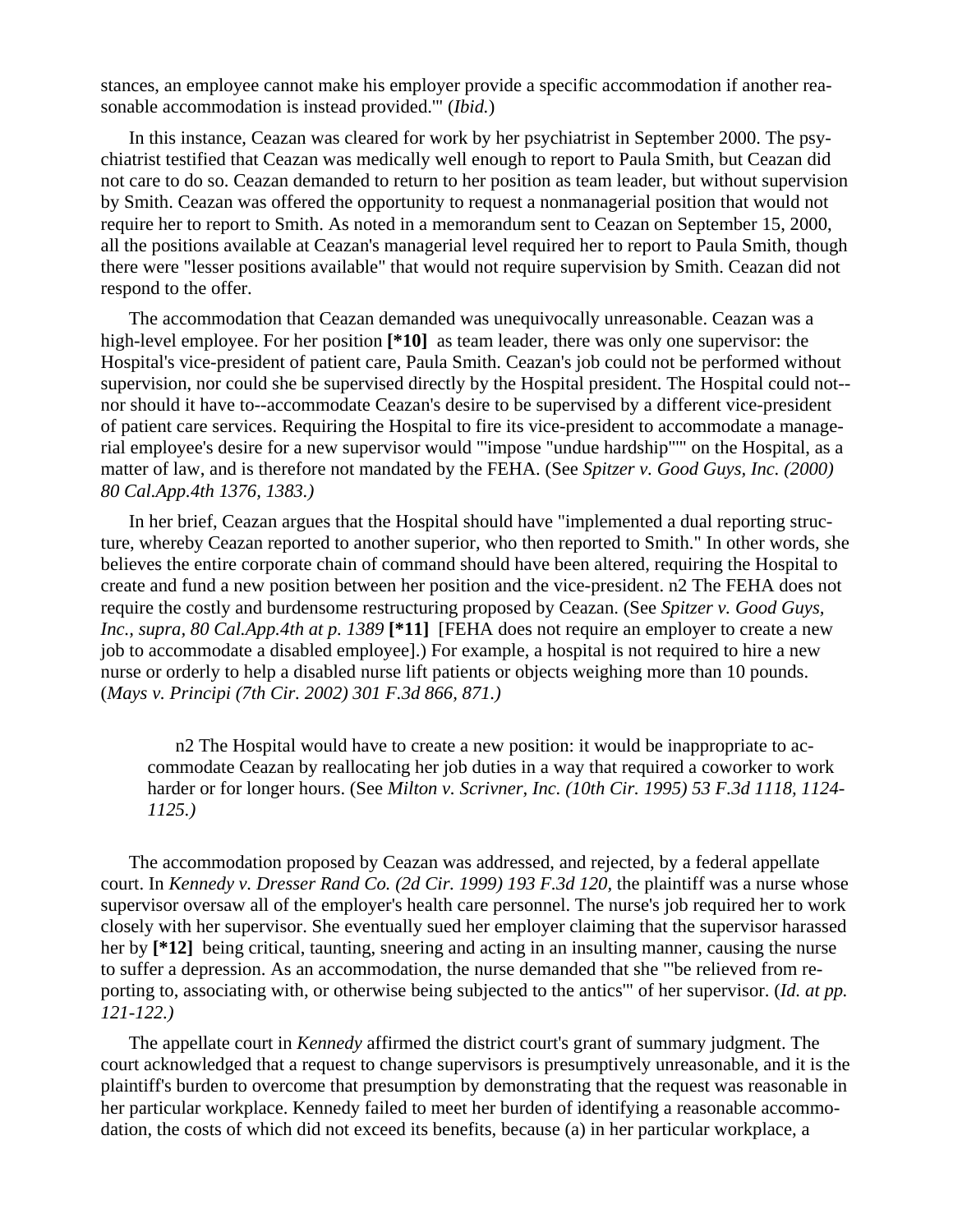change of supervisors could not be accomplished without high organizational costs; (b) it would be impossible for Kennedy to perform her job without having contact with her supervisor because he supervised all the health care personnel. (*Id. at pp. 122-123.)* The reasoning in the *Kennedy* case applies with equal force here.

Here, the Hospital offered the reasonable accommodation **[\*13]** of a nonmanagerial position that did not require Ceazan to report to Smith. Indeed, it was the only accommodation option available, given that all of the team leaders reported to Smith. Ceazan could not be assigned as leader of a different nursing team (assuming there was a vacant position) because she would still have to report to Smith. Ceazan ignored the offer of a lesser position.

An employer must "engage in a timely, good faith, interactive process with the employee . . . to determine effective reasonable accommodations, if any, in response to a request for reasonable accommodation by an employee . . . with a known physical or mental disability or known medical condition." ( § 12940, subd. (n).) Ceazan never responded to the Hospital's opening gambit, for reasons that she refused to reveal during discovery. She did not notify the Hospital that she was interested in exploring different positions at the Hospital as an accommodation for her condition. Instead, Ceazan immediately considered herself to be constructively terminated because the Hospital did not agree to restore her to her former position as team leader, without supervision by Paula Smith. As we have just discussed, **[\*14]** the job of team leader came with supervision by Smith, and the Hospital did not have to fire its vice-president to accommodate Ceazan.

The Hospital cannot be faulted for failing to participate interactively with Ceazan inasmuch as her unbending demands were patently unreasonable and offered no room for negotiation or engagement. No accusation of failure to engage in the interactive process can be leveled at an employer who shows that no reasonable accommodation was possible. (*Mays v. Principi, supra, 301 F.3d at p. 870.)* In other words, "when no reasonable accommodation is possible the failure to jaw about accommodation is harmless." (*Id. at p. 871.)*

In her brief on appeal, Ceazan continues to insist that "it was not reasonable to expect Ceazan to apply for [] lesser positions . . . ." She ignores that all managerial positions at her pay grade required direct contact with and supervision by Paula Smith; only lesser positions permitted her to avoid contact with Smith. When an employee cannot identify a "reasonable" accommodation, the employer's lack of investigation into accommodating the employee is unimportant. (*Lucas v. W.W. Grainger, Inc. (11th Cir. 2001) 257 F.3d 1249, 1256.)* **[\*15]**

After rejecting the Hospital's offer of a lesser position in September 2000, Ceazan was notified of--but did not apply for--a managerial post when the Hospital restructured its patient services department in November 2000, creating new jobs that would not have required Ceazan to report directly to Smith. By the time the restructuring occurred, Ceazan considered herself to have been constructively terminated effective September 15, 2000, the date that the Hospital sent Ceazan a memo indicating, essentially, that it would not fire Smith to accommodate Ceazan's need for a pleasant working environment and instead proposed nonmanagerial positions that did not report to Smith.

In sum, even if we assume that Ceazan suffered from a mental disability that limited a major life activity, there is no triable issue of fact regarding the Hospital's alleged failure to accommodate Ceazan's disability. No organization can be reasonably expected to fire its executives to please managerial employees. Nor can an organization be reasonably expected to use intermediaries or psychologists to facilitate or "buffer" communications between an immediate supervisor and a manager: the FEHA does not require **[\*16]** a restructuring of the corporate lines of communication and authority to meet the duty to provide "reasonable" accommodation.

### **3. Breach of Contract**